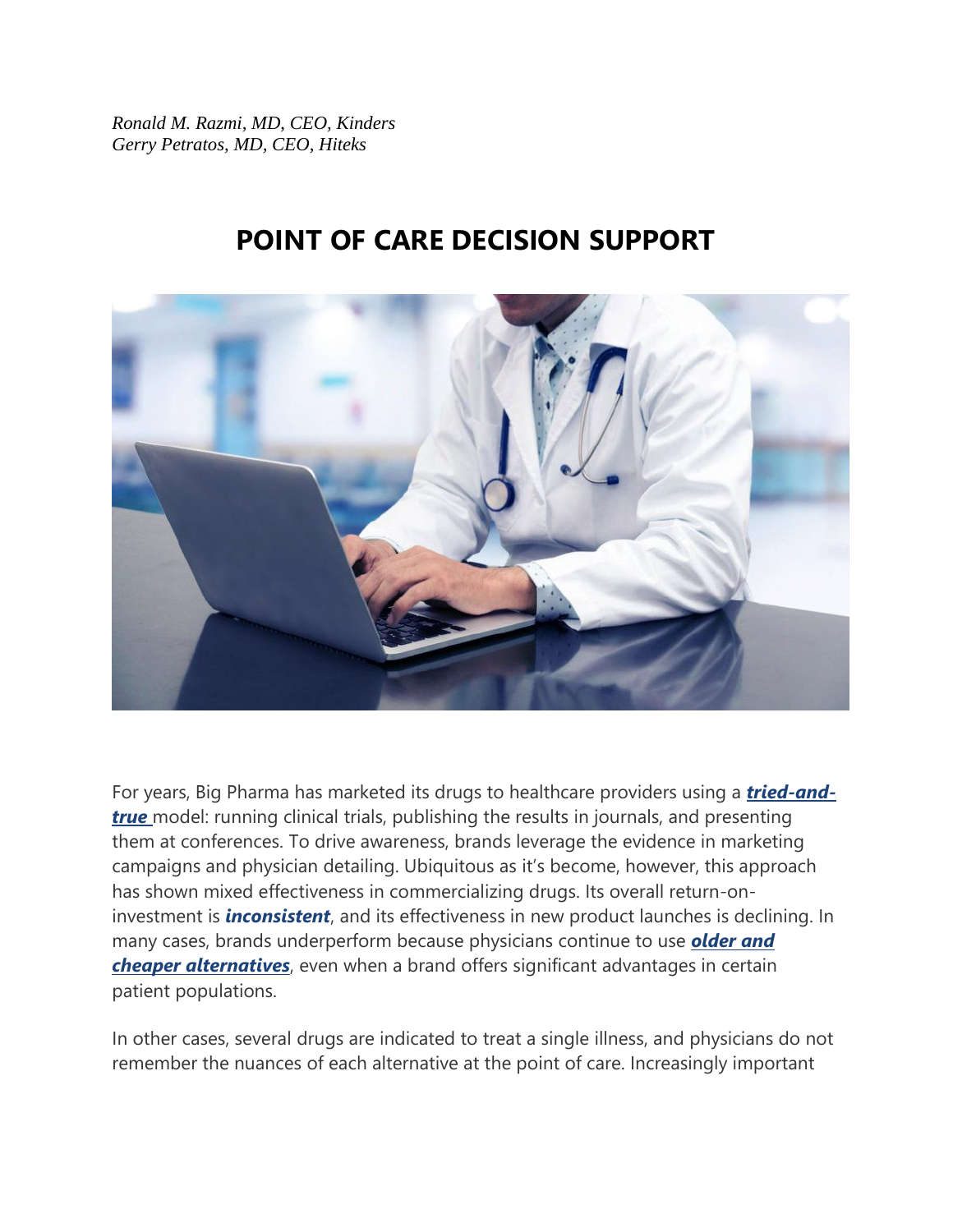are the workflow distractions of the practicing physician; most of their time is now spent in the digital environment reviewing or entering patient data.



Ubiquitous as it's become, however, this approach has shown mixed effectiveness in commercializing drugs. Its overall return-on-investment is inconsistent, and its effectiveness in new product launches is declining. In many cases, brands underperform because physicians continue to use older and cheaper alternatives, even when a brand offers significant advantages in certain patient populations.

## **CLINICAL DECISION SUPPORT: THE OPPORTUNITY**

So, how do you overcome this issue? By spending even more on physician education to cover every possible clinical scenario and which treatment to use in it? Perhaps. Improving physician education is always a worthy goal. But brands reach a point of diminishing returns when it comes to *[information retention](http://www.pharmexec.com/learning-retaining-applying-information-preparing-reps-success-field)*: physicians simply won't remember each detail, in each scenario, at the point of care. eDetailing, in which interactive digital content is made available for clinicians to review on their own time, has drawn a positive response, but *[information about ROI](https://pdfs.semanticscholar.org/ff7b/35c229cb431068ded36c687a47da872dfaa6.pdf)* is still limited. Some of the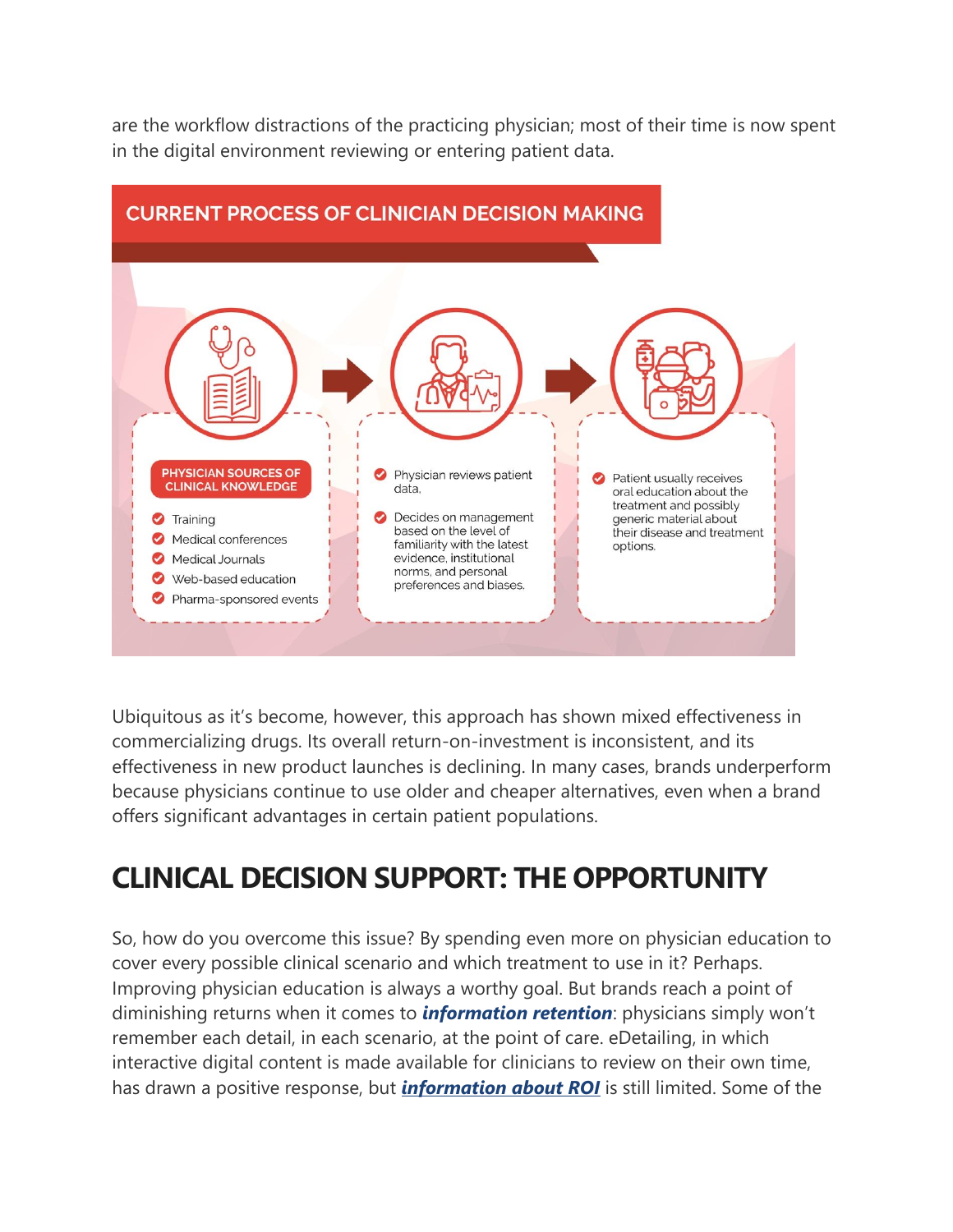developments of the last decade offer a new path forward. In recent years, the adoption of Electronic Health Records (EHR) has *[significantly increased](https://ehrintelligence.com/news/how-increasing-ehr-adoption-hie-use-fuels-healthcare-industry)*. The newest EHRs have improved functionalities, making relevant clinical information like radiology, pathology, and labs more easily available within the system. Given that clinical workflows are already increasingly digital, there is a natural opportunity to educate physicians about possible treatment options at the point of care, rather than before or after it.



# **CHALLENGES WITH POC SUPPORT TOOLS**

What, then, is keeping point-of-care education and decision support from being widely used today? The answer is that although many things are possible in theory within EHRs, the reality is a long way from this theory. One of the key barriers is the difficulty of interfacing with EHRs. There are many reasons for this. EHR companies *[create](https://www.healthcareitnews.com/news/why-ehr-data-interoperability-such-mess-3-charts)  [obstacles](https://www.healthcareitnews.com/news/why-ehr-data-interoperability-such-mess-3-charts)* to prevent access to their proprietary databases. Medical centers, meanwhile, have a high number of competing projects. Finally, nearly 80% of the data in EHRs is *[unstructured](https://artificial-intelligence.healthcaretechoutlook.com/cxoinsights/unstructured-data-in-healthcare-nid-506.html)*, meaning it must either be ignored or—often manually—converted before it's accessible and available for analysis.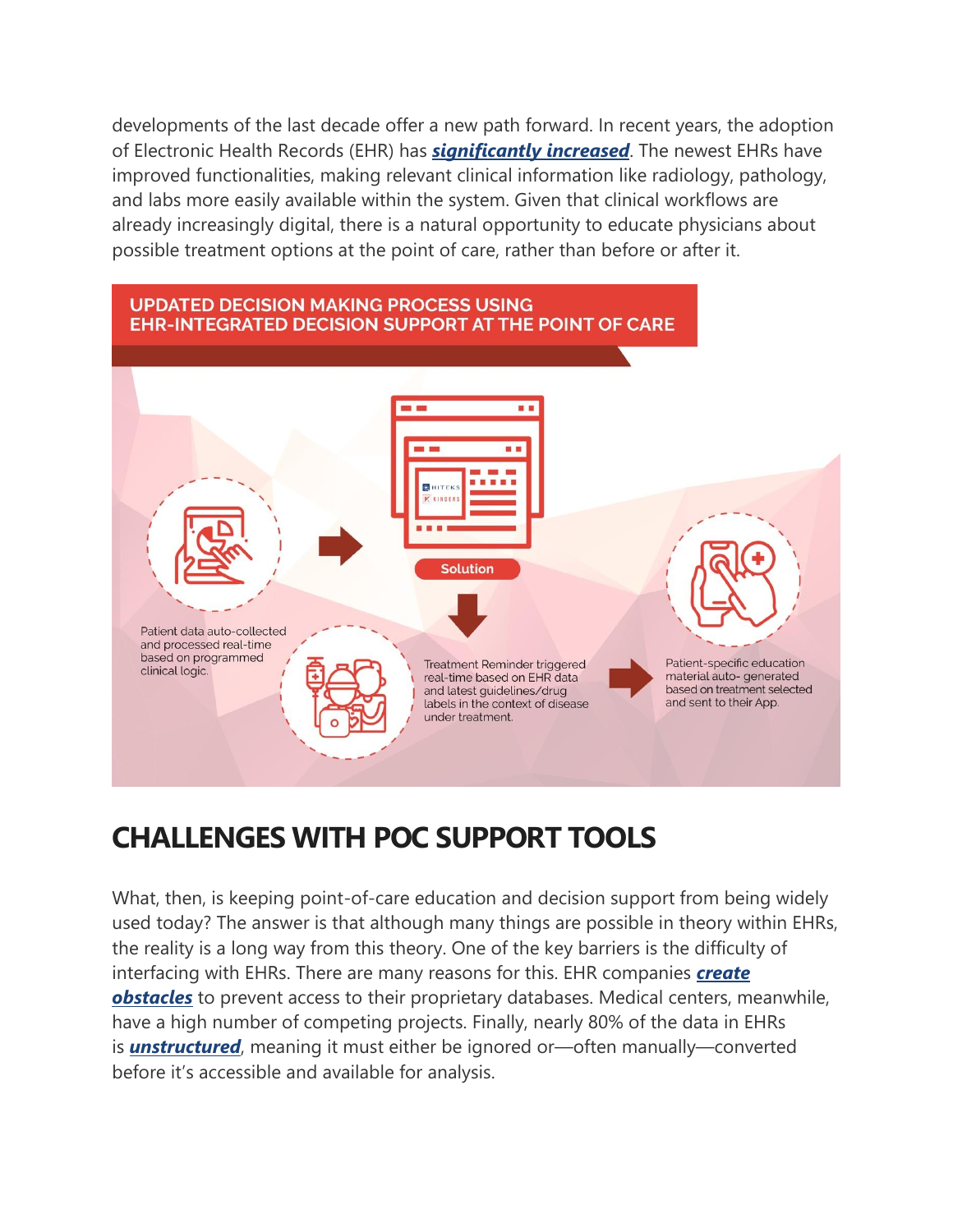These barriers would give pause to any Life Sciences company. Indeed, they are some of the

primary reasons that the ROI for such projects to date has been unfavorable.

However, they are not insurmountable, as we discovered when we began to devise a business process and technology solution that could anticipate and overcome them. In fact, our experience building *[Kinders](http://kindersco.com/)* and *[Hiteks](https://hiteks.com/)*—two companies that leverage new technologies and enhance healthcare business models—suggests that with the right tools, Life Science companies can build point-of-care solutions that are highly effective marketing vehicles.

## **EVALUATING POINT OF CARE SUPPORT TOOLS**

Here's what companies should look for as they evaluate potential partners and systems:

– EHR integration: It's no secret that the EHR landscape is *[complex](http://cliniciantoday.com/why-are-there-so-many-ehr-systems-analyzing-a-bloated-market/)* and cluttered. But your installation costs will skyrocket if your point-of-care solution doesn't easily integrate with the EHRs that are being used at the majority of medical centers. For Hiteks, we first built software that would integrate easily into of most major commercially available EHRs, especially Epic. Then, we fully integrated this into the Epic main engine to become an application for their customers. Because Epic has the largest base of users, this allows us to achieve the wide-scale adoption of new decision support solutions without additional local installation—and create a turnkey solution on the technical side.

– Effective methodology: False positives and irrelevant suggestions are a *[big problem](https://bmcmedinformdecismak.biomedcentral.com/articles/10.1186/s12911-017-0430-8)* in POC support. To minimize override rates, make sure your decision support solutions providers can work with you to create decision support that results in highly relevant advice. Our approach includes studying the clinical guidelines and drug labels for the brand, understanding current clinical decision making around the specific illness, mapping current workflows within the EHRs and listing the data used by clinicians to arrive at a management plan, clearly defining the pivotal points in decision process, and building logic to generate reminders at the right time.

– ROI measurement tools: You won't be able to improve your POC support tools—or make the case for extending them to other brands—unless you keep rigorous track of your results. By combining software that's fully integrated into the EHR and a robust clinical logic creation methodology, our software can launch point of care decision support reminders quickly and consistently. We then closely monitor engagement with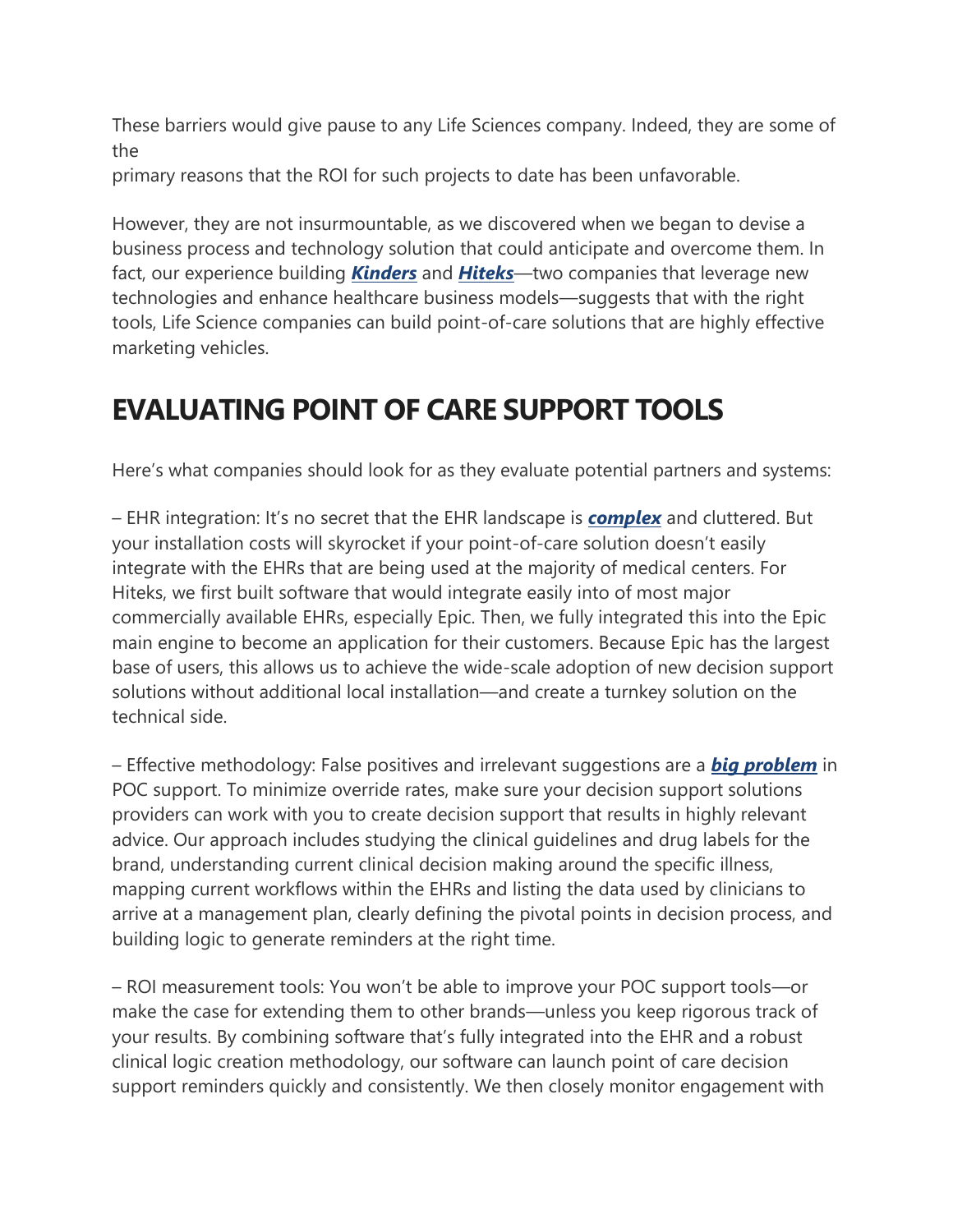our reminders, using EHR logs to track clinicians' acceptance of the advice—and any resulting behavioral changes.

# **CASE STUDY: PUTTING POC TOOLS TO THE TEST**

Our experience shows that point-of-care support solutions can be highly effective. One pharma brand we worked with had a novel treatment in sepsis. Yet while clinical evidence showed *[significant advantages](https://hiteks.com/VigilantQA/)* for their treatment in certain patients reducing progression from Sepsis and Severe Sepsis to Septic Shock by 25% and shortening the length of stay by half a day—72% of physicians continued to rely on commonly used antibiotics that have been the mainstay of sepsis treatment for decades.

After careful study of the clinical workflows and clinician decision-making process, we identified all of the key data elements that clinicians use in choosing a sepsis therapy. We then mapped where each one of these data elements resides in the EHR. Using the most up-to-date clinical guidelines and the drug label, we created the logic to generate a reminder in the EHR for the clinicians at the appropriate moment during the management process. This guidelines-based reminder showed the novel therapy as one of the options. It also summarized the reason physicians might select it and the potential associated benefits. Within 3 months, this solution led to 12% increase in the usage of the therapy as the first line of treatment.

*Summary: Digital workflows now allow for the ongoing support of clinicians at the point of care, using a combination of well-designed technical solutions and clinical logic that's based on patient data and the application of guidelines and drug labels.*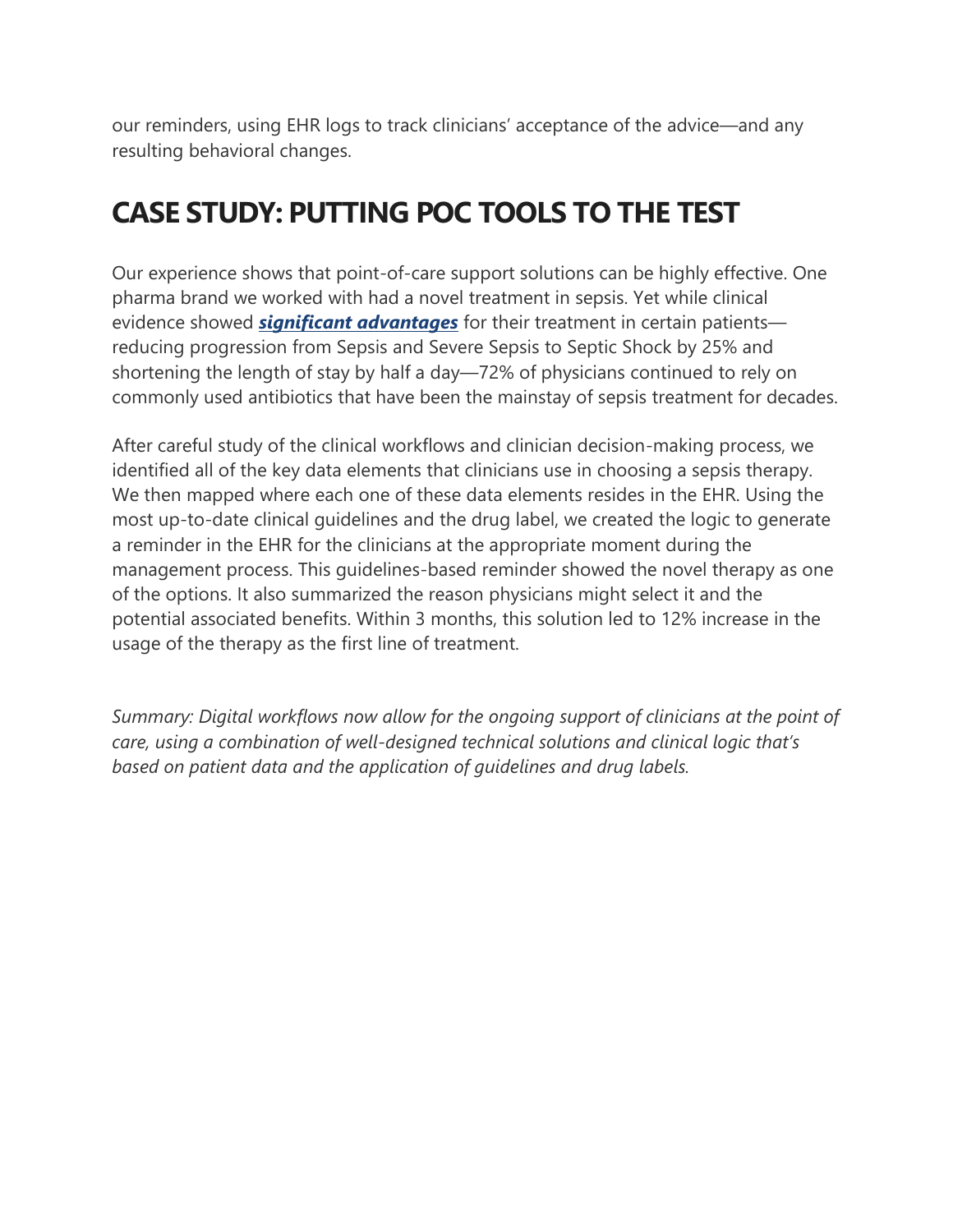### **Benefits to Pharma/Medical Device Brands**

- Rapid creation and deployment of point-of-care decision support to expedite adoption and revenue growth for high-value brands
- . Ability to understand clinical decision process inside the EHRs
- . Ability to update alerts based on new indications and clinical data

### **Benefits to Clinicians**

- . Up-to-date reminders about treatment options at the point of care
- . Automatic collection of all relevant data in the EHR
- . Ability to click to review the logic for the recommended treatments

### **Benefits to Patients**

- . Better outcomes due to optimal treatment decisions by providers based on the latest evidence
- . Improved patient safety due to reduction of iatrogenic errors caused by overlooking certain relevant data
- . Improved patient-specific education about their management based on patient's own clinical data